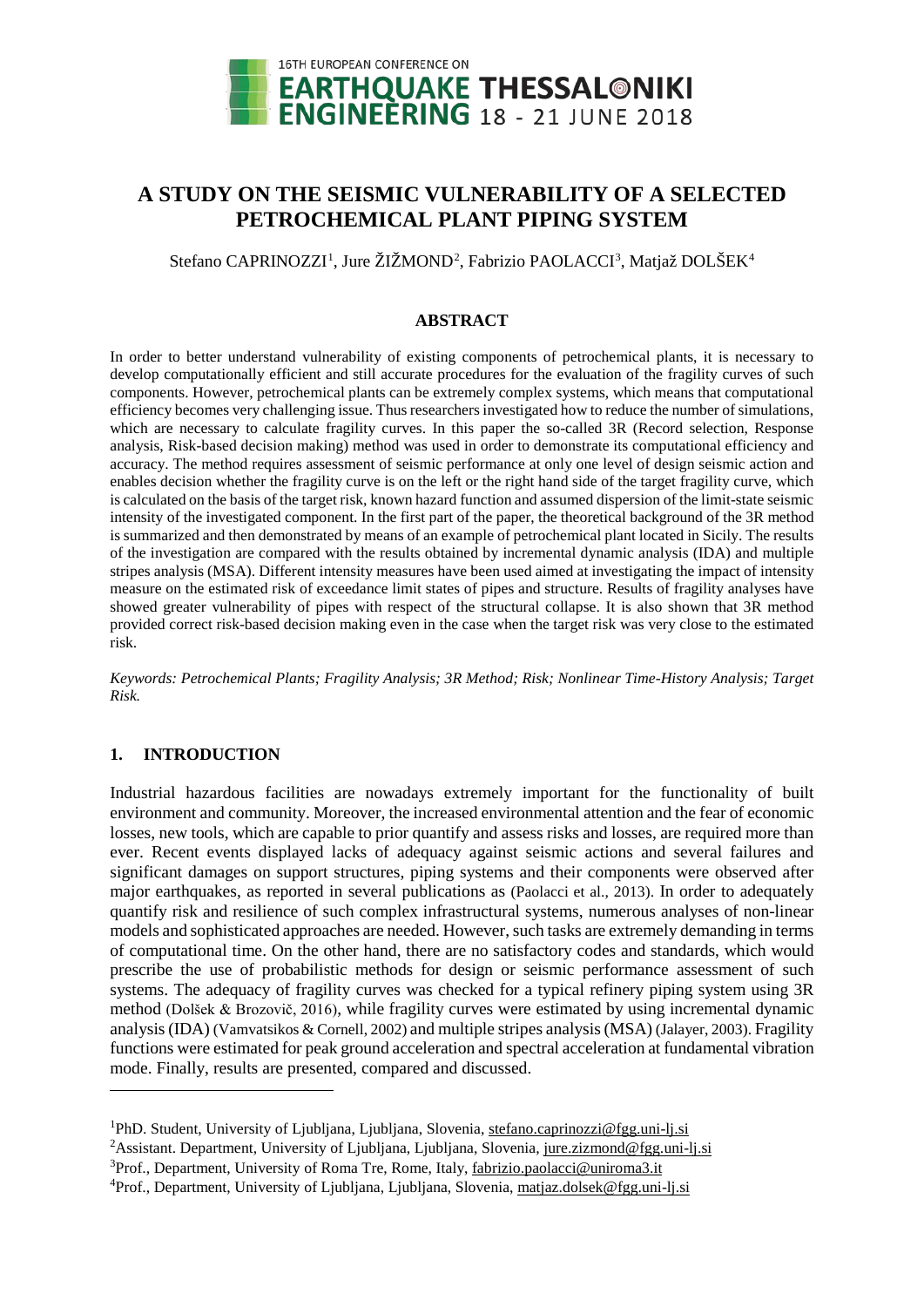# **2. UNIVARIATE FRAGILITY MODEL**

Structural fragility can be defined as the probability of exceeding a designated limit state (*LS*) (e.g. collapse) for a given value of intensity measure (*IM*). The *LS* is usually defined by means of a threshold value of Engineering Demand Parameters (*EDPs*). In this study, the strain in the structural elements and the stress on pipes were selected as the *EDPs*. The limit-state values of the strain and the stress were estimated by IDA and MSA. Single Stipe Analysis (SSA) was also used in the context of 3R method. The fragility models associated with response of structures are often defined as univariate since only one quantity is to be predicted. Multivariate fragility models were recently used and developed by means of different variables, for instance *IM* and damage level (*D*) as (Zentner, 2017), but in this paper, *D* has been treated as deterministic. The conditional probability (*P*) is usually given by the lognormal Cumulative Distribution Function (*CDF*) of ground motions (*GMs*) intensity. The objective is to estimate the quantities needed for the fragility functions defined in Equation 1:

Fragility function = 
$$
P(D_{EDP} > LS \mid IM = x) = \Phi\left(\frac{\ln \frac{x}{\theta}}{\beta}\right)
$$
 (1)

where *LS* is the limit state of interest, *IM* is the ground-motion intensity measure, usually peak ground acceleration (*PGA*) or spectral acceleration at fundamental vibration period *T*,  $S_d(T)$ , *x* is the value of the ground-motion intensity measure,  $\Phi$  ( $\cdot$ ) is the cumulative distribution function of standardized normal distribution,  $\theta$  is the mean of *IM* causing *LS* and  $\beta$  is the corresponding standard deviation of logarithmic values. A sample of *IMs* causing *LS* can be calculated with different methods of analysis, e.g. by IDA and MSA. The results are then post-processed in order to obtain median and dispersion with the maximum likelihood method in Equation 2 and 3 for IDA and MSA respectively. Equation 3 represents the logarithm form of the maximum likelihood because it is mathematically equivalent and easier to maximize the logarithm of the likelihood instead the classical function, (Baker, 2014). It has been computed by using Matlab (MathWorks, 2012):

$$
\ln \theta = \frac{1}{n} \sum_{i=1}^{n} \ln IM_i \qquad \beta = \sqrt{\frac{1}{n-1} \sum_{i=1}^{n} \left( \ln \frac{IM_i}{\theta} \right)^2}
$$
(2)

$$
\{\theta, \beta\} = \arg \max_{\theta, \beta} \sum_{i=1}^{m} \left\{ \ln \left( \frac{n_i}{z_i} \right) + zj \ln \Phi \left( \frac{\ln \frac{x_j}{\theta}}{\beta} \right) + \left( n_j - z_j \right) \ln \left( 1 - \Phi \left( \frac{\ln \frac{x_j}{\theta}}{\beta} \right) \right) \right\}
$$
(3)

where *n* represents the number of ground motions considered,  $M_i$  is the intensity of the *i-th* ground motion exceeding *LS*, *m* represents the number of steps for *IM*,  $n_i$  the number of ground motions at intensity *j*,  $z_i$  the number of ground motions exceeding *LS* at intensity *j* and  $x_i$  is the intensity measure value.

# **3. DESCRIPTION OF CASE STUDY**

The selected case study, Figure 1, is a part of a petrochemical plant located in Sicily, a high seismicity region in Southern Italy. It contains 8" (inches) straight pipes, several elbows and weld-neck bolted flange joints (*BFJs*). Pipes are made of API 5L Gr.X52 steel (nominal yield strengths 418 MPa and ultimate strengths 554 MPa) filled with liquid at an internal pressure of 5 MPa. The support structure is a steel frame structure, with six bays of six meters span each, 12 and 10.5 m high, mainly composed of S275 steel HE profiles and some vertical and horizontal bracings, (Caprinozzi et al., 2017).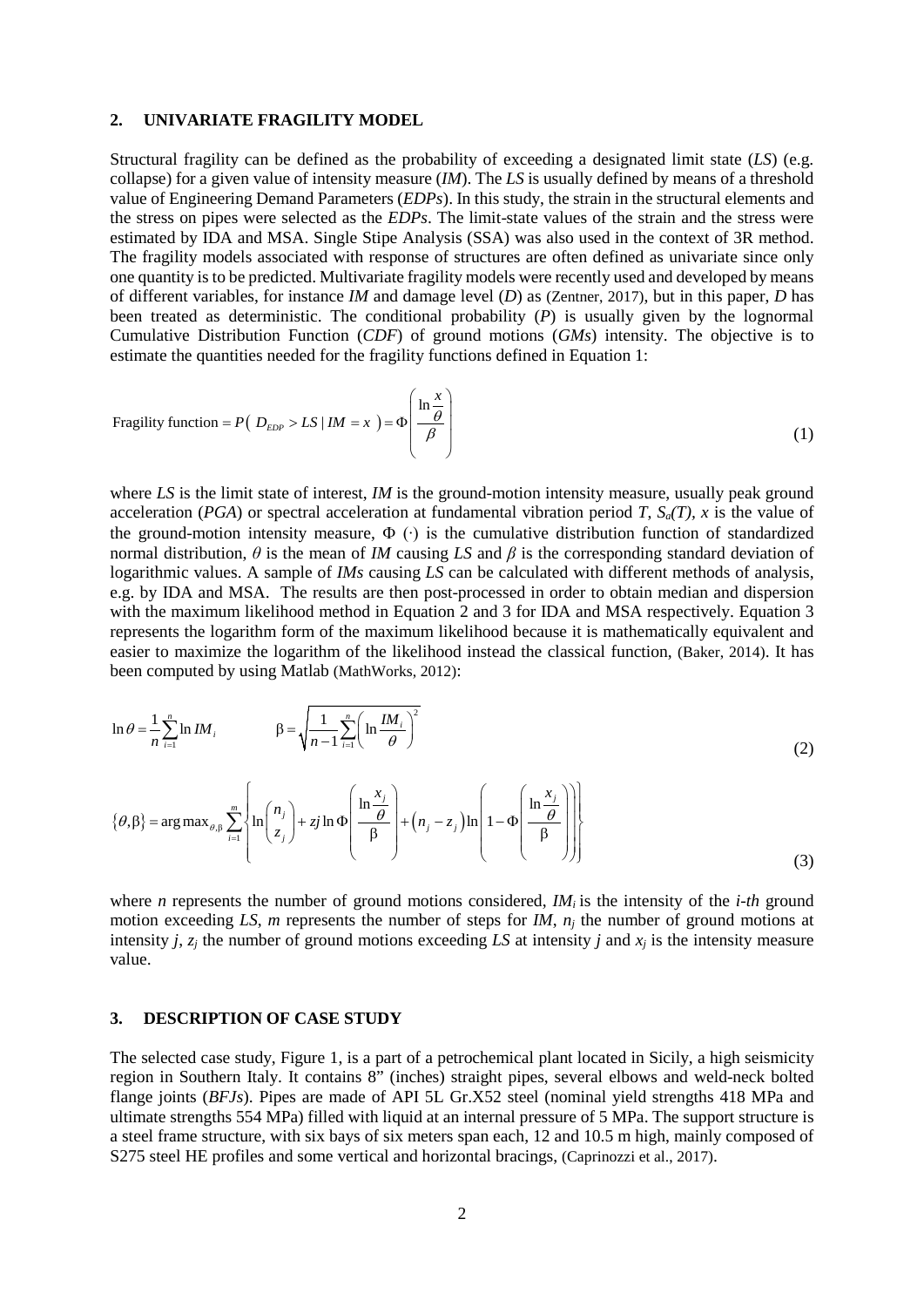

Figure 1. View of the case study and pipes fully restrained to ground (CSI, 2011).

# **4. NUMERICAL MODELLING**

In order to evaluate the seismic response of the structure and the pipes, a finite element model was developed in OpenSees (McKenna & Fenves, 2010) neglecting specific modelling of elbows and *BFJs*. The presence of internal liquid contained by pipes were considered by increasing the mass property of the material. In addition, the internal pressure was neglected as well. In this respect fiber discretized beam element models were adopted for structure and pipes both and Menegotto-Pinto model was used as the constitutive law of steel, assigned to each fiber.  $E_s = 205/210$  GPa  $f_y = 275/418$  MPa for support structure and pipes, respectively. Boundary conditions of pipes are extremely important because they seriously affect the seismic behavior of the structure (Bursi et al 2016). In this respect all the pipes have been assumed fully restrained to the steel support structure, by means of rigid links, and their ends were supposed fully restrained to the ground to one side of the structure only, simulating the presence of external structure or pipes, and free to move according to the structure displacements to the other side.

### *4.1 Interaction Between Pipes and Support Structure*

Many authors spent several time investigating the influence of pipes to the beneath structure as (Aparna & Vinay k., 1998), (Azizpour & Hosseisni, 2009), but the evidences of the dynamic coupling interaction are not so easy to be obtained and, more in general a common rule cannot be established because the dynamic behavior depends simultaneously on different factors. However, some codes trying to address the problem providing rules. More in detail ASCE (Task Committee on Seismic Evaluation and Design of Petrochemical Facilities of ASCE, 2011) foresees that if the ratio between the weights of pipes and supporting structure (*WR*) is less than 0,25 the dynamic interaction between the pipes and the structure can be neglected. Even though this aspect would deserve more attention (Bursi et al 2015), in the present example the simple *ASCE* rule has been adopted. Accordingly, because  $WR > 0.25$  the dynamic interaction cannot be neglected and it must be taken into account by modelling pipes and structure in the same model. In fact, comparing the vibration periods of two models, i.e. with and without pipes, it was observed that the presence of pipes is indeed important for the seismic analysis (Paolacci et al 2011).

# **5. SEISMIC VULNERABILITY ASSESSMENT**

### *5.1 Ground Motion Selection*

The most common target spectrum for ground-motion selection is the uniform hazard spectrum (*UHS*) but it has been found unsuitable as it conservatively implies that large-amplitude spectral values will occur at all periods within a single ground motion (Baker, 2010). Hence in this paper the conditional mean spectrum (*CMS*) is used. The spectral acceleration  $(S_a)$  at the fundamental vibration period (*T*=0.28) s) and *PGA* were assumed as the seismic *IM* for the selection of *GMs*. Ground motions were selected according to the algorithm proposed by (Jayaram et al., 2011). All sets of *GMs* were selected from the Strong ground motion database which contains 9188 ground motions from the *NGA* (Chiou et al., 2008) and the *RESORCE* (Akkar et al., 2014) database. The two databases were recently combined by The Institute of Structural Engineering, Earthquake Engineering and Construction IT (*IKPIR*) by (Šebenik & Dolšek, 2016). The selected *GMs* correspond to events within 5-50 km and magnitudes range 4.5 - 7.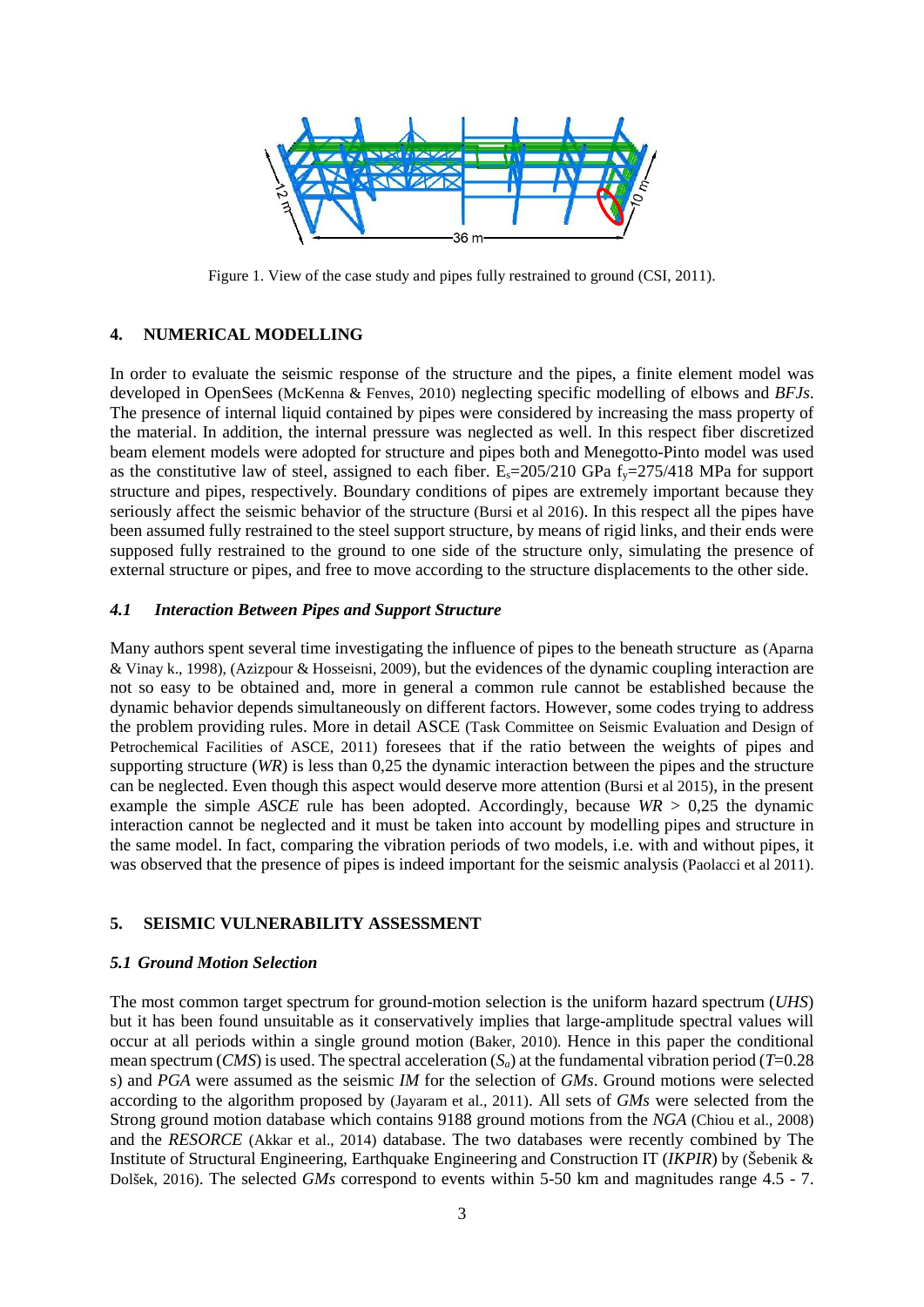Table 1 presents all sets of *GMs* adopted. For IDA, ground motions sets #1 and #2 have been selected based conditional target spectra (*CS*) and it was defined by using the results of *SHARE* project (Woessner et al., 2015). The *CS* was defined based on the results of the seismic hazard disaggregation for the site and by adopting the mean return period of 2475 years in the case of *PGA* and *Sa*(0.28), i.e. the vibration period with the highest modal mass. 3R Method has been applied either with new sets of records #3 and #4 or with the sets of records used for IDA, but scaled to the new target acceleration, for both *IM*. This approach was used in order to investigate the influence of records selection on the decision making based on 3R methods. MSA involved totally different sets of *GMs*. Since ground motions varies with respect to the intensity, many different sets were selected (i.e. sets #5-19 in the case of *PGA*, #20-34 in the case of *Sa*(0.28)). Returning period of sets from #3 to #34 are various because *GMs* have been selected starting from a target value of acceleration, hence returning period must be directly read from the concerning hazard curve.

|  | Table 1. Adopted sets of records. |  |  |
|--|-----------------------------------|--|--|
|--|-----------------------------------|--|--|

| <b>Type of analysis</b> | <b>Target acceleration</b> | No. of records in a set | Set     |
|-------------------------|----------------------------|-------------------------|---------|
| IDA                     | PGA                        | 30                      | #1      |
|                         | $S_a(0.28)$                | 30                      | #2      |
| 3R method (SSA)         | PGA                        | 30                      | #3      |
|                         | $S_a(0.28)$                | 30                      | #4      |
| <b>MSA</b>              | PGA                        | 30                      | $#5-19$ |
|                         | $S_a(0.28)$                | 30                      | #20-34  |

# *5.2 Seismic Analysis*

The investigated infrastructure was analyzed by IDA, MSA and SSA using ground motions selected according to Section 5.1. Results of IDA and MSA is *IM-EDP* relationship, which was used for the estimation of *IM* which causes exceedance of *LS* for a specific *GM*. The result of seismic analysis is thus a sample of intensities causing exceedance of limit state (*IM<sub>i</sub>* in Equation 2 or 3), which was defined for the steel support structure and pipes according to the following *EDPs*:

- steel support structure strain:
- stress of the pipeline, which can be a rough indicator of operational limit state of pipe.

### *5.2.1 Definition of Limit State*

Definition of *LS* is not an easy task because analyst should account for the constraints from the modelling, but on the other hand, the most important failure modes that may occur should be captured. In this respect, more accurate investigations are needed either for pipes and frame as studied by (Lignos & Krawinkler, 2011). However, in this preliminary study and concerning pipes, yielding stress has been considered as an indicator for potential issues with industrial operations, thinking about this value as the ultimate stress before cracks initialization. Actually, many authors during testing campaigns and researches found the lacks of adequacy of Codes in the definition of *LSs* or providing over conservative values as discussed by (Touboul et al., 2006). However, this will be investigated in further studies. The *LS* of the support structure was instead related to *NC* limit state. However, there are several different possibilities for definition of structural *LS*. For example, EN1998-3 (CEN, 2005) provides three different definitions of *LSs* as shown in Table 2.

| <b>Class of cross section</b> |                   | <b>Limit State</b>        |                           |
|-------------------------------|-------------------|---------------------------|---------------------------|
|                               |                   |                           | NC                        |
|                               | $1.0 \Theta y$    | $6.0 \,\mathrm{\theta y}$ | $8.0 \theta y$            |
|                               | $0.25 \ \theta$ y | $2.0 \,\mathrm{\theta y}$ | $3.0 \,\mathrm{\theta y}$ |

|  | Table 2. LSs definition according to EN1998-3. |
|--|------------------------------------------------|
|--|------------------------------------------------|

Code definition of *LS* in Table 2 is simplistic but also not convenient if structural elements are modeled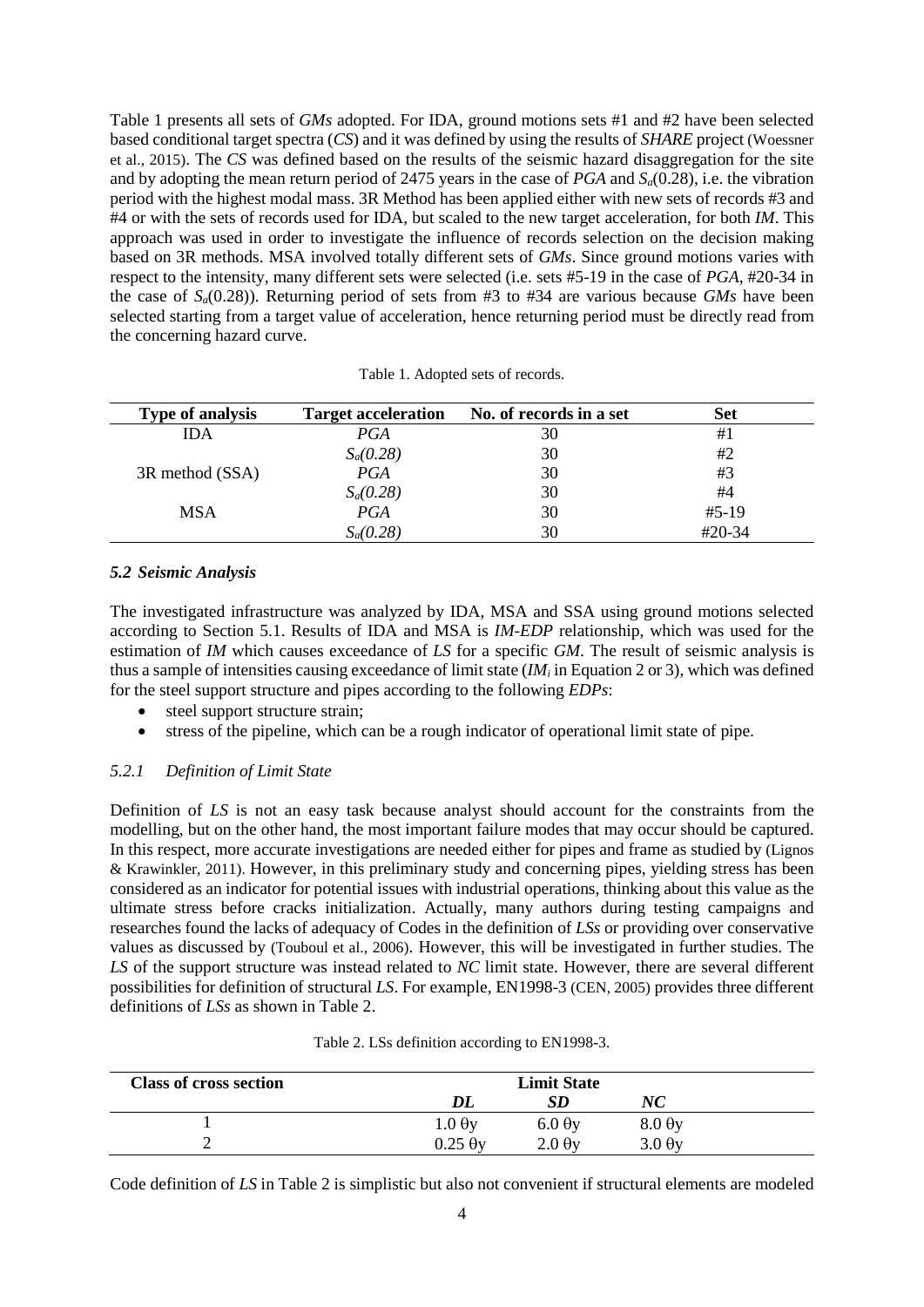with elements with distributed plasticity (e.g. forceBeamColumn element of OpenSees). In order to solve this issue, it was decided to define the *LS* on the basis of fiber strains. A short parametric study was performed in order to obtain the limiting value of strain for near collapse *LS*. Following procedure was applied. Firstly, simple pushover analyses of a cantilever with various steel profiles and length were performed. Then for each element the rotation corresponding to yield of the first fiber of element was obtained. Finally, the *NC* strain was defined by sampling the strain which corresponded to a *NC* rotation, which was defined equal to eight times the yielding rotation. The results of parametric study showed that the strain which corresponds to *NC* rotation is practically not affected by steel profiles, length and boundary conditions. The obtained *NC* strain (0.028) has been assumed as *LS*, whose corresponding *EDP* is thus the ratio between strain and *LS*.

#### *5.2.2 IDA Results*

IDA curves are presented in Figure 2 and 3 for frame and pipes with *Sa*(0.28) and *PGA* as *IM*. Fragility parameters have been estimated by taking logarithms of each ground motion's *IM* value associated with onset of collapse, and computing their mean and standard deviation according to Equation 2. The maximum strain ratio and maximum stress ratio normalized to the corresponding value associated with *LS* is used, respectively as *EDP* for the steel support structure and the pipes. Large dispersion has been observed for IDA curves based on the maximum strain ratio (Figure 2a and 3a), even for low level of *IM*. Such a response is not surprising since supporting structure has no rigid diaphragms at the joints of equal elevation. However, the dispersion corresponding to *PGA* or *Sa*(0.28) causing *NC* limit state in the supporting structure is more or less equal, while the dispersion of *LS*  $S_a(0.28)$  for pipes is significantly lower than the corresponding value for *PGA*. The shape of the IDA curves based on the maximum stress ratio is different. In fact, these IDA curves have the opposite curvature with respect to IDA curves corresponding to the supporting structure, since the increment of stress occurred in pipes is very small after the yield stress (strain). *Sa*(0.28) is probably the best *IM* for pipes since the dispersion for *LS* intensity for pipes is lower in the case of  $S_d(0.28)$ . It is emphasized that the stress in the pipes was smaller than the yield stress for some *GMs*, because the *NC* limit state in the supporting structure occurred prior yielding of pipes.



Figure 2. IDA Curves for the (a) steel support structure and (b) pipes based on *Sa*(0.28).



Figure 3. IDA Curves for (a) the steel support structure and (b) pipes based on *PGA*.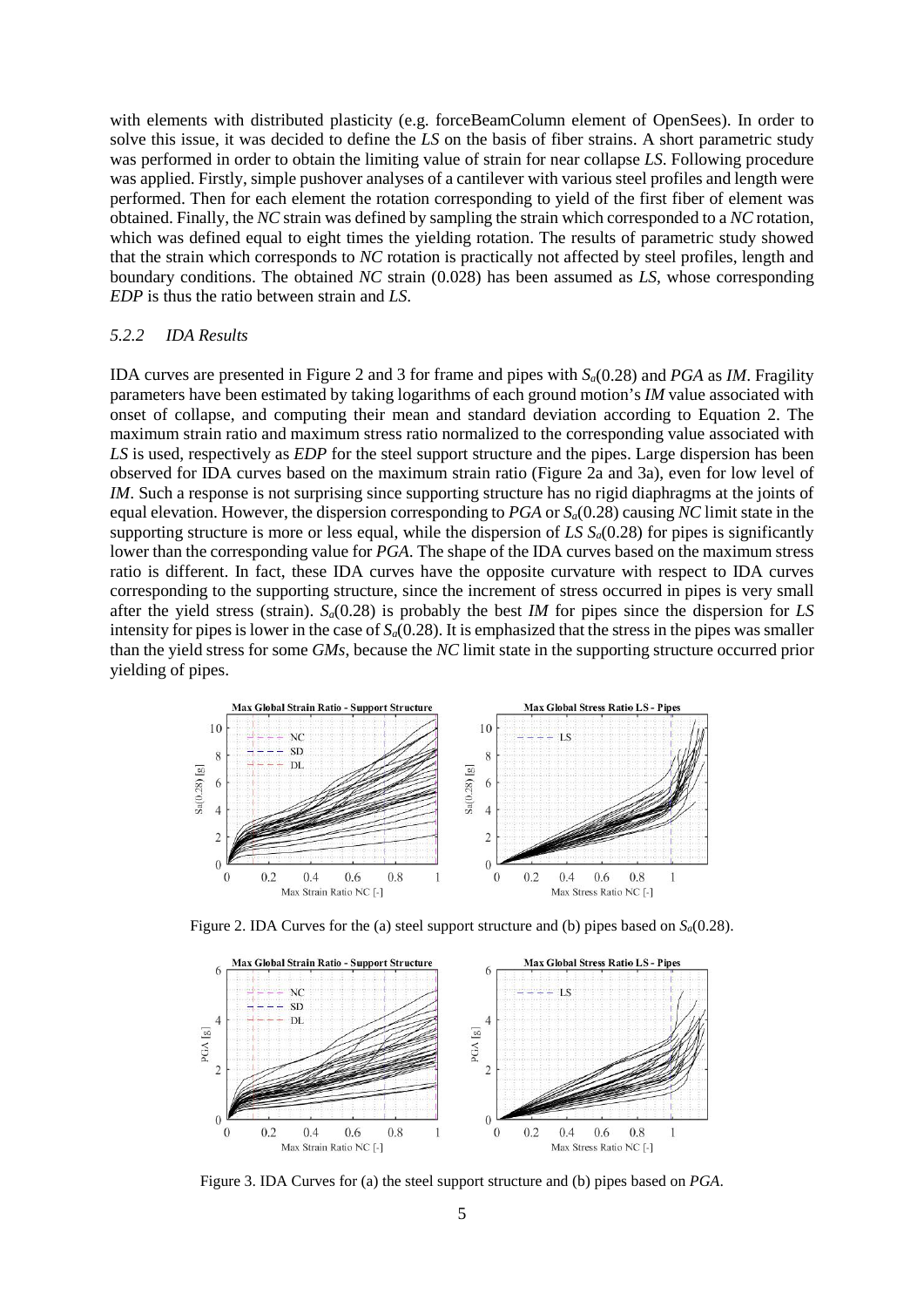# *5.2.3 MSA Results*

Figure 4 and 6 present results for frame and pipes respectively. Each dot represent the maximum *EDP* observed in one nonlinear dynamic analysis for a given *GM*. The dispersion of *EDPs* given a certain level of *IM* is quite large. However, one particular ground motion caused very large *EDP* with respect to the others (e.g. Figure 4a). This is a consequence of very adverse frequency content of that ground motion, which is highlighted in Figure 5. Moreover, the effect of plasticity can also be observed in Figure 4 and 6. The large dispersion is observed even for low levels of intensity.



Figure 4. MSA for the steel support structure. Left (a) *IM Sa*(0.28), right (b) *IM PGA*.



Figure 5. MSA set of ground motions #34.



Figure 6. MSA for pipes. Left (a) *IM Sa*(0.28), right (b) *IM PGA*.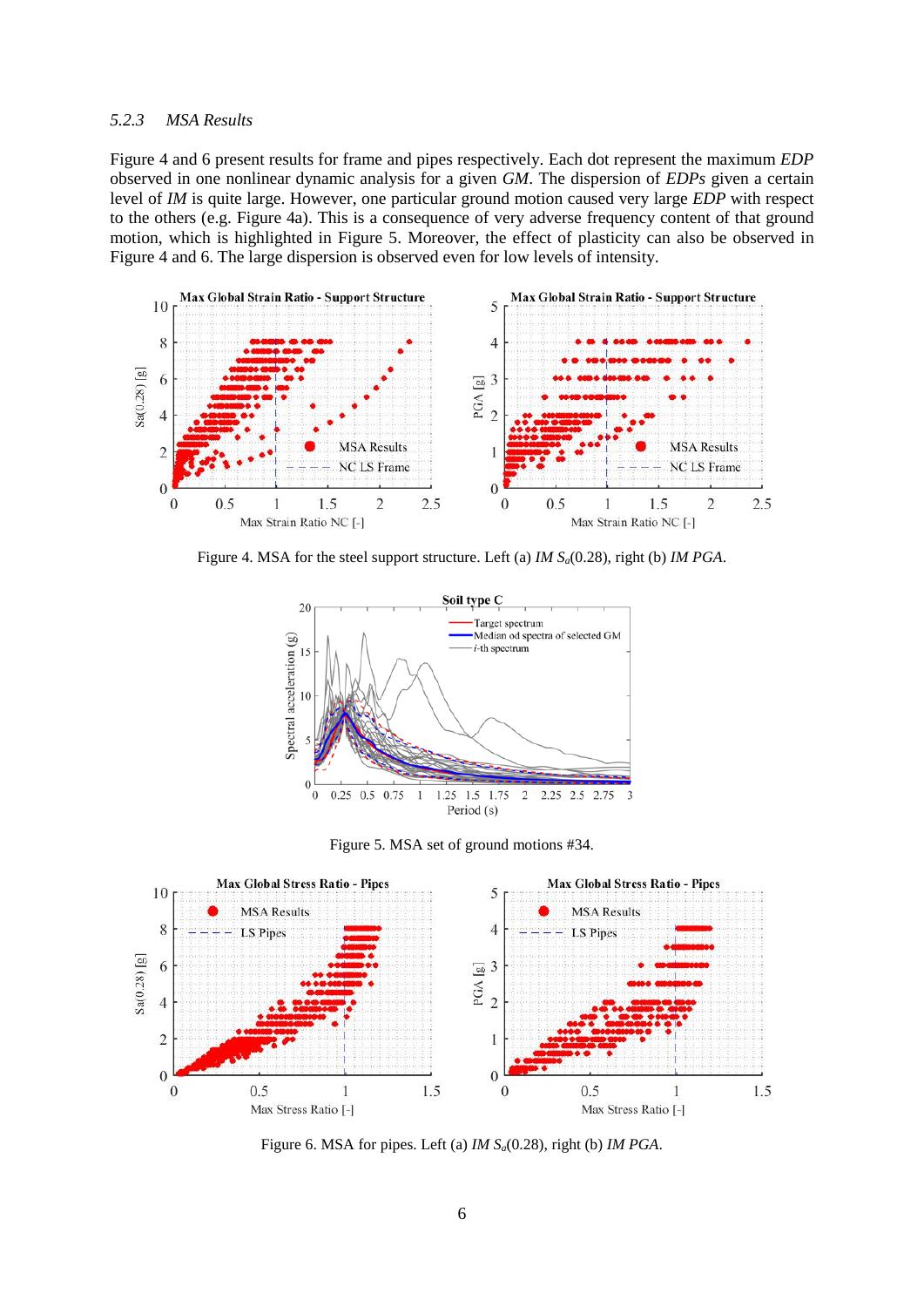# **6. FRAGILITY ANALYSIS**

The samples of values of intensity measures which cause exceedance of limit state were used to calculate θ and β (Table 3) according to Equation 2 and 3, respectively, for IDA and MSA. Resulting fragility curves are presented in Figure 7 and 8, respectively, for pipes and steel support structure. In order to get some feeling about the median value of intensity measure causing limit state  $(\theta)$ , the ratio between  $\theta$ and the design value of intensity measure corresponding to return period of 2475 years ( $\theta_{2475}$ ) is presented in Table 4. It can be clearly observed that these ratios are not constant and that they are significantly larger than 1, which is a necessary condition in order to guaranty and adequate reliability.

|             |       | <b>IDA</b> |              | <b>MSA</b> |              |
|-------------|-------|------------|--------------|------------|--------------|
|             |       |            | $\theta$ [g] |            | $\theta$ [g] |
| PGA         | Pipes | 0.30       | 2.13         | 0.29       | 2.38         |
|             | Frame | 0.32       | 3.01         | 0.37       | 2.76         |
| $S_a(0.28)$ | Pipes | 0.17       | 4.53         | 0.18       | 4.90         |
|             | Frame | 0.37       | 6.62         | 0.39       | 7.87         |

Table 3. Dispersion and median.

Table 4. Ratio between median *IM* and code acceleration.

|             |       | <b>IDA</b>             | <b>MSA</b>                        |
|-------------|-------|------------------------|-----------------------------------|
|             |       | $\theta \theta_{2475}$ | $\theta$ $\theta$ <sub>2475</sub> |
| <b>PGA</b>  | Pipes | 3.28                   | 3.66                              |
|             | Frame | 4.63                   | 4.25                              |
| $S_a(0.28)$ | Pipes | 2.80                   | 3.02                              |
|             | Frame | 4.09                   | 4.86                              |

The vulnerability of pipes is greater than the vulnerability of supporting structure for the *NC* limit state. It is quite interesting that the vulnerability of both components is quite similar if limit state of *SD* is the target limit state for the structure. This is much more evident in Figure 7b where fragility curves for pipes and *SD* limit state of the structure are almost the same. In Figure 8a it can be observed that the fraction of collapse obtained by MSA for a seismic intensity level in the interval from 4g to 6 g is almost constant. This outcome can be attributed to large sensitivity of MSA at the levels of intensities corresponding to low percentiles of fragility function. This sensitivity can be partly eliminated by increasing the number of ground motions for this levels of intensities.



Figure 7. Fragility curves frame and pipes - IDA. Left (a) *IM Sa*(0.28), right (b) *IM PGA*.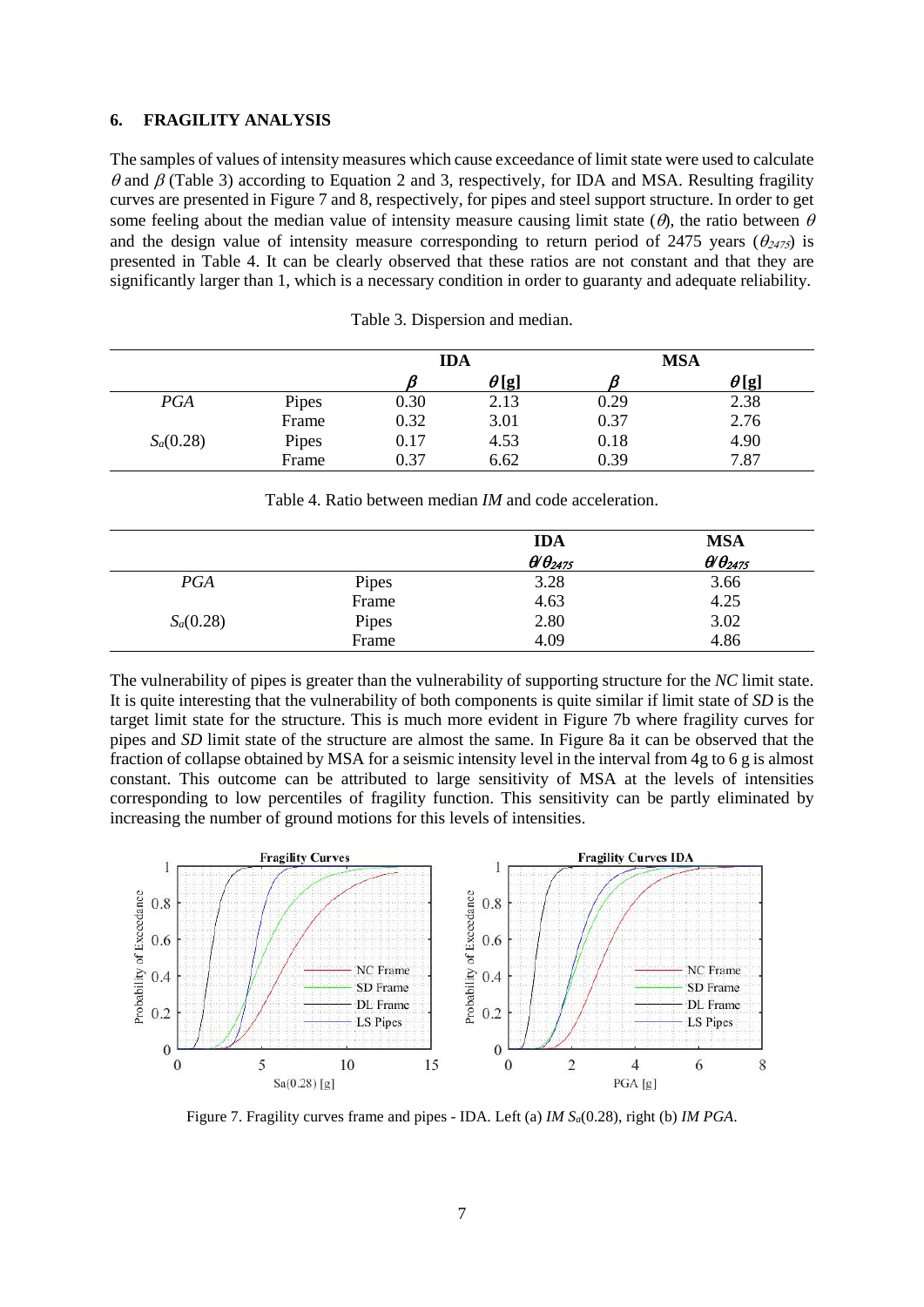

Figure 8. Fragility curves for frame and pipes - MSA. Left (a) *IM Sa*(0.28), right (b) *IM PGA*.

# **7. 3R METHOD**

The 3R method (Dolšek & Brozovič, 2016) was used in order to check if the fragility curves of the investigated structure are on the left or the right hand side of the target fragility curves, which can be obtained from target risk by assuming the shape of the fragility function and the standard deviation of natural logarithms of seismic intensity causing exceedance of limit state. The method can be applied in conjunction with pushover analysis or directly by a SSA. The later approach was used in this study. The risk-based decision making using 3R method is robust since it was found that the rotating the fragility function around low percentile value does not cause significant impact on risk estimation. Interested reader can refer to the theoretical background of the method (Dolšek & Brozovič, 2016). Basic steps of 3R method are as follows:

- definition of target collapse risk:
- obtain detailed information regarding seismic hazard;
- selection of characteristic percentile (e.g.  $16<sup>th</sup>$  percentile), calculate target fragility function and the characteristic value of target collapse intensity  $S_{at}$ ;
- selection of ground motions corresponding to  $S_{at}$ ;
- perform non-linear time history analyses (i.e. single stripe analysis) in order to obtain the limitstate ratio, i.e. the percentile of ground motions causing exceedance of limit state.
- risk-based decision making on the basis of limit-state ratio.

The objective of this study was also to check the accuracy of risk-based decision making if the structure is analyzed by the 3R method. For this purpose, the 3R method was performed.

# *7.1 Characteristic value of target limit-state intensity*

The characteristic value of target limit-state intensity *Sa,ct* was calculated with consideration of the hazard curve at the site of the investigated structure. It was also necessary to assume the standard deviation of limit-state intensity in log domain. However, the error produced by this assumption is often very low. In fact, assuming different deviation, within a reasonable range of values (0.3-0.5), and analyzing the risk by means of the closed form solution, which is derived from the risk equation, it was shown that risk is not significantly affected by the choice of  $\beta$  (Dolšek & Brozovič, 2016). Therefore,  $\beta$  was equal to 0.4 for both *IMs*. The assumed value is also close to the results presented in Table 3, where standard deviation of limit-state intensity was evaluated based on IDA and MSA. However, the evaluated  $\beta$  for  $S_a(0.28)$  which caused exceedance of limit states in pipes was observed significantly lower than 0.4. In order to calculate  $S_{act}$ , the median value of target limit-state intensity has been calculated according to close-form solution of risk equation (Dolšek & Brozovič, 2016) :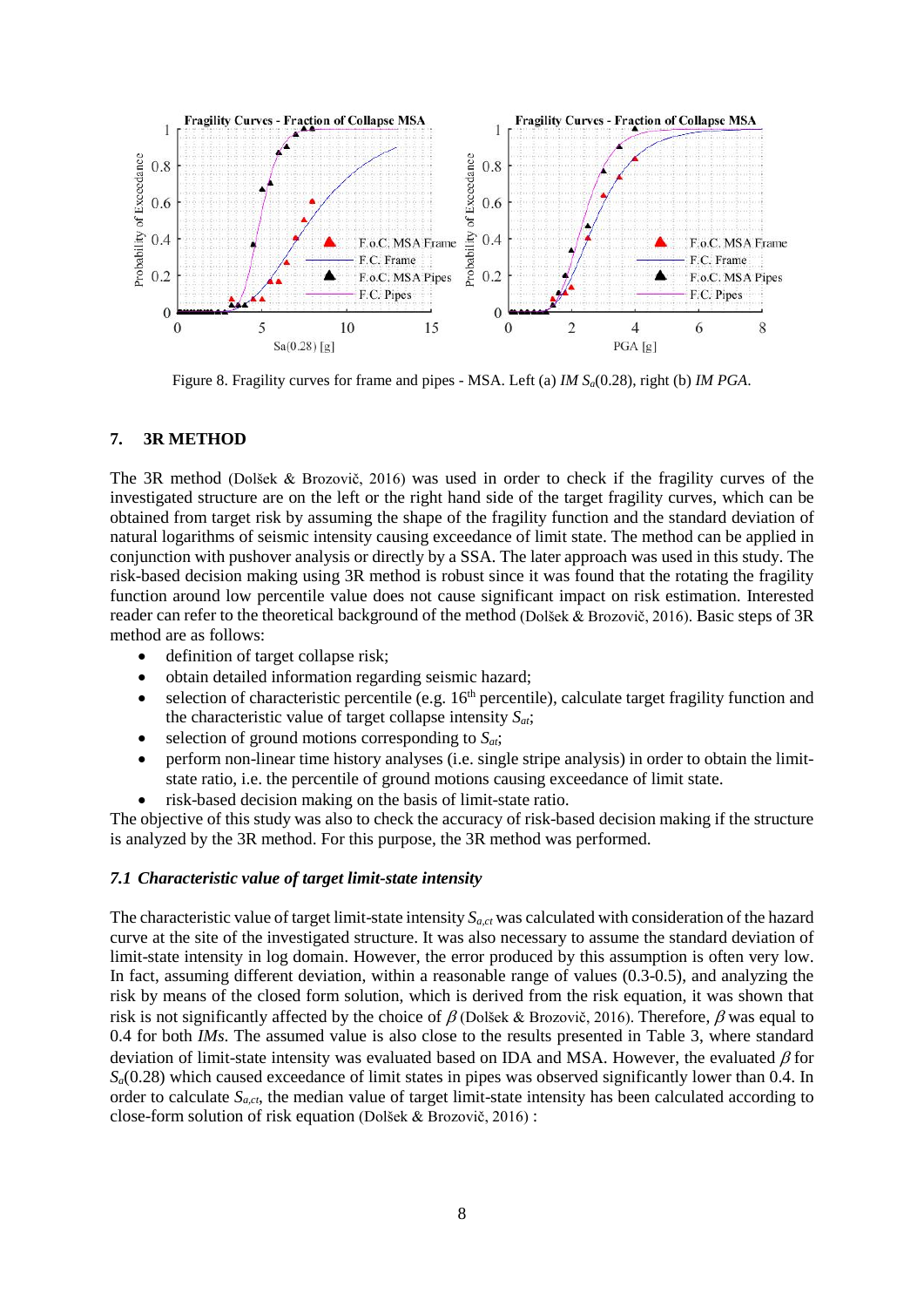$$
\tilde{S}_{a,t} = \left(\frac{k_0}{\lambda_t}\right)^{\frac{1}{k}} e^{0.5 \, k \, \beta_t} \tag{4}
$$

where *k* and  $k_0$  represent, respectively, the slope and the intercept of the linear approximation of the hazard curve in log domain,  $\lambda_t$  is the target risk and  $\beta$  the standard deviation. The  $S_{a,ct}$ , which corresponds to the  $16<sup>th</sup>$  percentile of target fragility function, was obtained by Equation 5:

$$
S_{a,ct} = \tilde{S}_{a,t} e^{-\beta_t} \tag{5}
$$

*Sa,ct* was then used to select sets of records #3 and #4 based on *CS*. The values of *Sa,ct* can be observed from Figure 9.

#### *7.2 Single Stripe Analyses (SSA)*

Results of SSA, which was performed at *Sa,ct* associated with the target risk 1e-5, are presented in Figure 9 for supporting structure and pipes. The results can be used within the decision model of 3R method. The analyst has to evaluate so-called limit-state ratio, i.e. the ratio between the records that caused the exceedance of *LS* and the number of all records in a set (30). If the limit-state ratio is greater than the characteristic percentile (0.16), it can be decided that the estimated risk is greater than the target risk. There are several reasons that the characteristic value is selected at low percentile, i.e.  $16<sup>th</sup>$  percentile as it was assumed in this paper. The most important reason was discussed in the previous section. An additional advantage is that the disaggregation of the seismic hazard, if needed for ground-motion selection, is not largely affected by uncertainties, while the *GM* scaling may not be necessary because current databases of strong ground motions offer more ground motions with recorded intensities close to the characteristic value of target intensity. Furthermore, it makes sense that the level of intensity for SSA belongs to the region of intensities with a large impact on the risk. It has been shown, as (Eads et al., 2013) that this level of intensity is always smaller than the median collapse intensity.



Figure 9. 3R results for (a) frame and (b) pipes with sets of records #3 and #4.

In order to make consistent comparison of the results and to better understand the influence of record selection, the SSA has been performed by using the ground motion set #1 and #2. The ground motion set #2 was used in IDA, but scaled to the characteristic value of target limit-state intensity. Results are presented in Table 5 where the limit-state ratio, i.e. the ratio between numbers of records that caused the LS exceedance and the number of all ground motions, is presented for support structure and pipes respectively. Note that the risk-based decision making was made for three levels of target risk (1e-5, 2e-5, 3e-5). From the results for the structure it can be observed that the risk for exceedance *NC* limit state in the supporting structure is greater than 2e-5 since limit-state ratio is greater than 16%. The only exception was the decision based on the ground motion set #4 and the target risk 2e-5. For this case, the limit-state ration was equal to 10%. It can also be observed that the risk for exceeding limit state of pipes is greater than 3e-5 since all limit-state ratios presented in Table 5 for pipes are greater than 16%. Based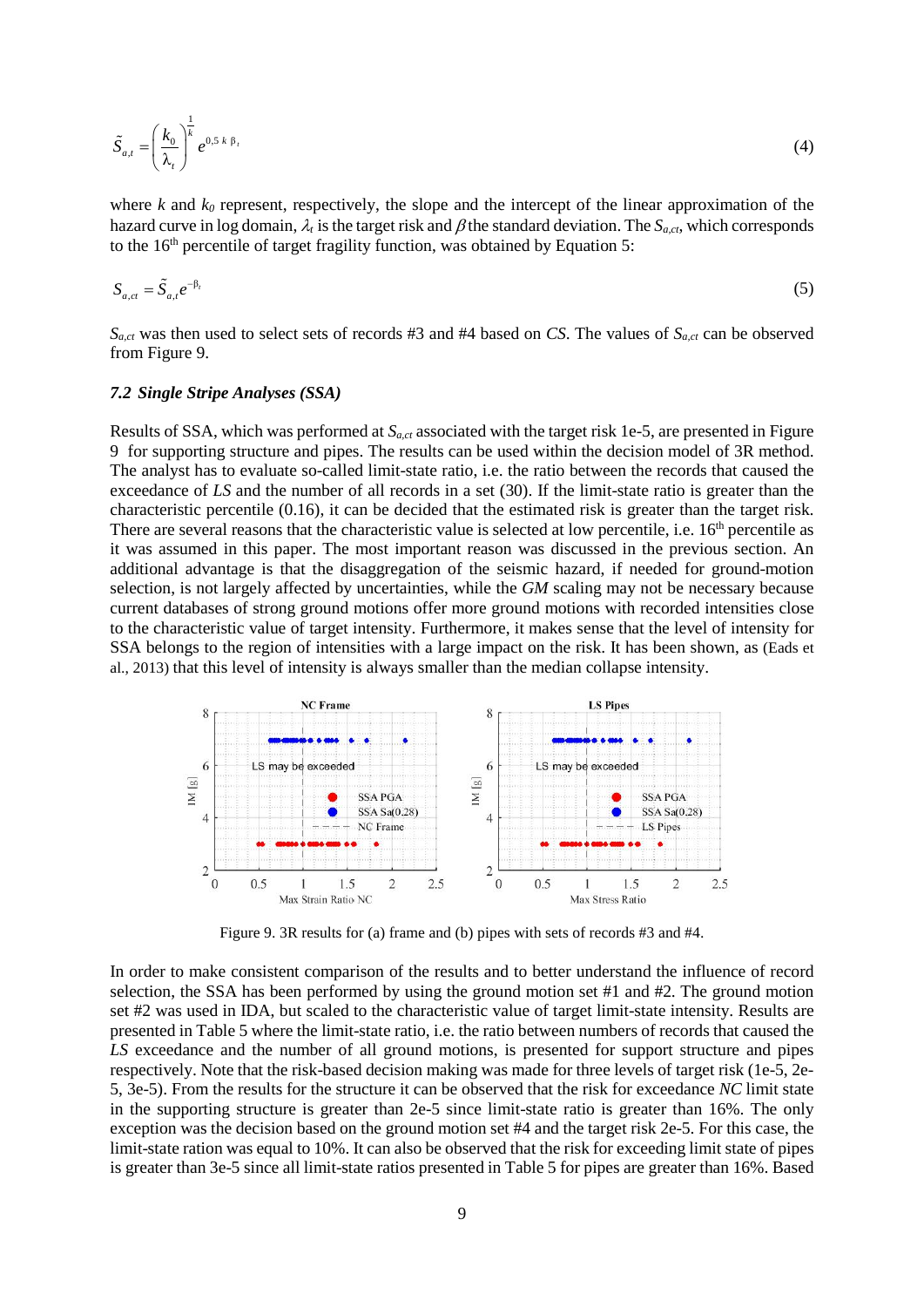on the parametric study it can be concluded, at least for the investigated facility, that the risk-based decision making is not significantly dependent on the selection of ground motions and the *IM*. However, in one case (target risk 2e-5, structure) the decision was observed inconsistent. In order to check which decision is correct, the risk was estimated and the results are discussed in next section.

|                          | <b>Target Risk</b>       |                          |                         |
|--------------------------|--------------------------|--------------------------|-------------------------|
| $1e-5$                   | $2e-5$                   | $3e-5$                   | <b>Set of Records</b>   |
| <b>Structure - Pipes</b> | <b>Structure - Pipes</b> | <b>Structure - Pipes</b> |                         |
| $70\% - 93\%$            | $40\% - 70\%$            | $13\% - 57\%$            | #1 (IDA, $PGA$ )        |
| $50\% - 97\%$            | $17\% - 67\%$            | $10\% - 23\%$            | #2 (IDA, $S_a(0.28)$ )  |
| $60\% - 87\%$            | $30\% - 47\%$            | $13\% - 27\%$            | $#3$ (SSA, <i>PGA</i> ) |
| $40\% - 93\%$            | $10\% - 63\%$            | 13% - 37%                | #4 (SSA, $S_a(0.28)$ )  |

Table 5. The limit-state ratio (in percent) for different target risk, different sets of records (IMs), supporting structure and piping system.

### *7.3 Discussion*

The risk for limit state exceedance of the structure and the pipes was estimated using the fragility function based on IDA and MSA by taking into account both intensity measure and different sets of ground motions. The results are presented in Table 6 where it is also shown the decision from the 3R method. The results of 3R method are indicated by "*L*", which means that the outcome of the 3R method was that the risk is lower than the target risk, and by "*G*" that the risk is greater than the target risk. Firstly, it can be observed that the risk of exceeding limit state for pipes is around two times greater than the risk of exceeding near collapse limit state of the structure, which can be observed also by comparing estimated fragility functions (Figure 10). In addition, the risk of exceeding limit state for pipes is significantly greater than the selected target risks used in the 3R method. As a consequence, the riskbased decision making from the 3R method was always correct.



Figure 10. Frame fragility curves comparison. Left (a) *IM Sa*(0.28), right (b) *IM PGA*.

The discussion on the results for the structure is not so straightforward. From the results it can be observed that the risk estimation is affected by the method and the *IM* used for the evaluation of the fragility function. Such an outcome could also be concluded by comparing fragility curves (Figure 10). It is very difficult to claim which result for risk are the most accurate. Since the dispersion of limit-state *PGA* for structure was slightly lower than the corresponding dispersion  $S_a(0.28)$  (Table 3), it may be true that the *PGA* is better measure for this particular structure while for pipes would be the opposite. Comparing the results of risk estimation and the decision making from 3R method it can be concluded that the 3R method provided correct results even in the cases when the estimated risk was very close to the target risk. For example, estimated risk based on *PGA* and MSA was equal to 2.98e-5, while the limit-state ratio from 3R method, when expressed in percent was equal to 13% which is lower than 16% and thus risk is lower than the target risk 3e-5 (marked as "*L*" in Table 6). It is worth to emphasize that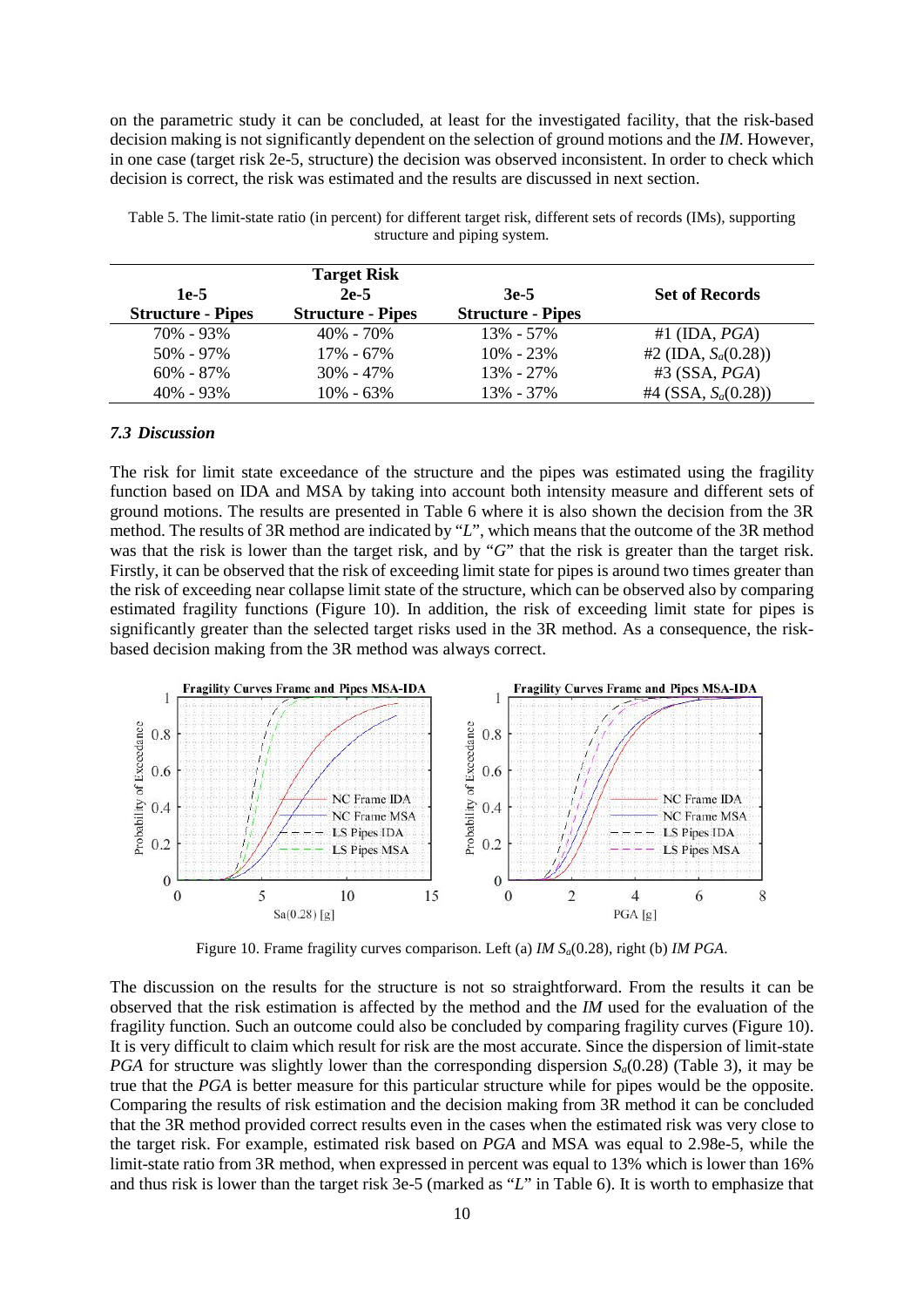in the case when *Sa*(0.28) was used as the *IM*, the decisions obtained by the 3R method for a target risk 2e-5 were different with respect to the type of ground motions used in SSA (ground motion set #2 and #4). This can be understood as the 3R method provide inconsistent decision making, but if the riskbased decision from 3R method is compared to the risk estimation based on IDA or MSA it can be observed that decision-making by the 3R method was correct in both cases since the estimated risk (MSA: 1.94e-5, IDA: 2.69e-5) is once below the target risk (2e-5) and once above. This means the when the results of the 3R method are compared to the estimated risk, it can be quite important to be consistent with the use of ground motion set in 3R method and the method used for risk estimation.

| <b>Risk</b>        | <b>PGA</b>      | $S_a(0.28)$       | PGA             | $S_a(0.28)$       |
|--------------------|-----------------|-------------------|-----------------|-------------------|
|                    | Frame           |                   | <b>Pipes</b>    |                   |
| <b>IDA</b>         | $2.21e-5$       | $2.69e-5$         | 4.85e-5         | $4.96e-5$         |
| <b>MSA</b>         | 2.98e-5         | $1.94e-5$         | 3.69e-5         | $4.25e-5$         |
| <b>Target Risk</b> | Set #3 / Set #1 | Set $#4 / Set #2$ | Set #3 / Set #1 | Set $#4 / Set #2$ |
| $3e-5$             | LЛ              | LÆ                | G/G             | G/G               |
| $2e-5$             | G/G             | L/G               | G/G             | G/G               |
| $1e-5$             | G/G             | G/G               | G/G             | G/G               |

# **8. CONCLUSION**

For the investigated facility and defined limit states for the structure and the pipes it was found that the risk of exceedance of yield stress in pipes is greater than the risk of exceedance of the near collapse limit state of the structure. In petrochemical plants such an outcome may not be acceptable if the consequences of the exceedance of limit state for pipes are greater (e.g. pollution, explosion) or equal to the consequence of near collapse of structure. The results of this study revealed that the risk estimation significantly depends on the type of analysis used for the evaluation of fragility function and the type of intensity measure. However, it is very difficult to claim which approach provides more accurate results. Probably MSA is more accurate method of analysis since it accounts for the variation of the target spectrum for ground motions selection, but, on the other hand it requires much more effort to select many sets of ground motions. Since the investigated facility does not have rigid diaphragms it is not so clear which intensity measure is better to be used in fragility analysis. The result indicated that in the case of structure the dispersion of near-collapse intensity was even slightly smaller for *PGA* rather than for the  $S_a(0.28)$ , which is usually not the case. However, the  $S_a(0.28)$  can be considered better intensity measure for fragility analysis of the pipes, although further investigations are needed to better understand how important are the periods of the pipes for the selection of the intensity measure for fragility analysis of pipes. The 3R method was found very robust for risk-based decision making even in the case when the estimated risk, either based on IDA or MSA, was very close to the target risk prescribed in a 3R method. In addition, the type of *IM* used for risk estimation did not affect the accuracy of the 3R method. However, it is quite important to be consistent with the use of ground motion set when comparing results of risk estimation by the risk-based decision obtained by 3R method. It can be concluded that 3R method is computationally efficient since it requires nonlinear dynamic analyses at only one level of *IM*. Further investigations are, however, needed in order to better understand limitations of the 3R method.

# **9. ACKNOWLEDGMENTS**

The work presented herein was carried out with a financial grant from H2020 Marie Skłodowska-Curie Innovative Training Network, within the research project XP-RESILIENCE (G.A. 721816).